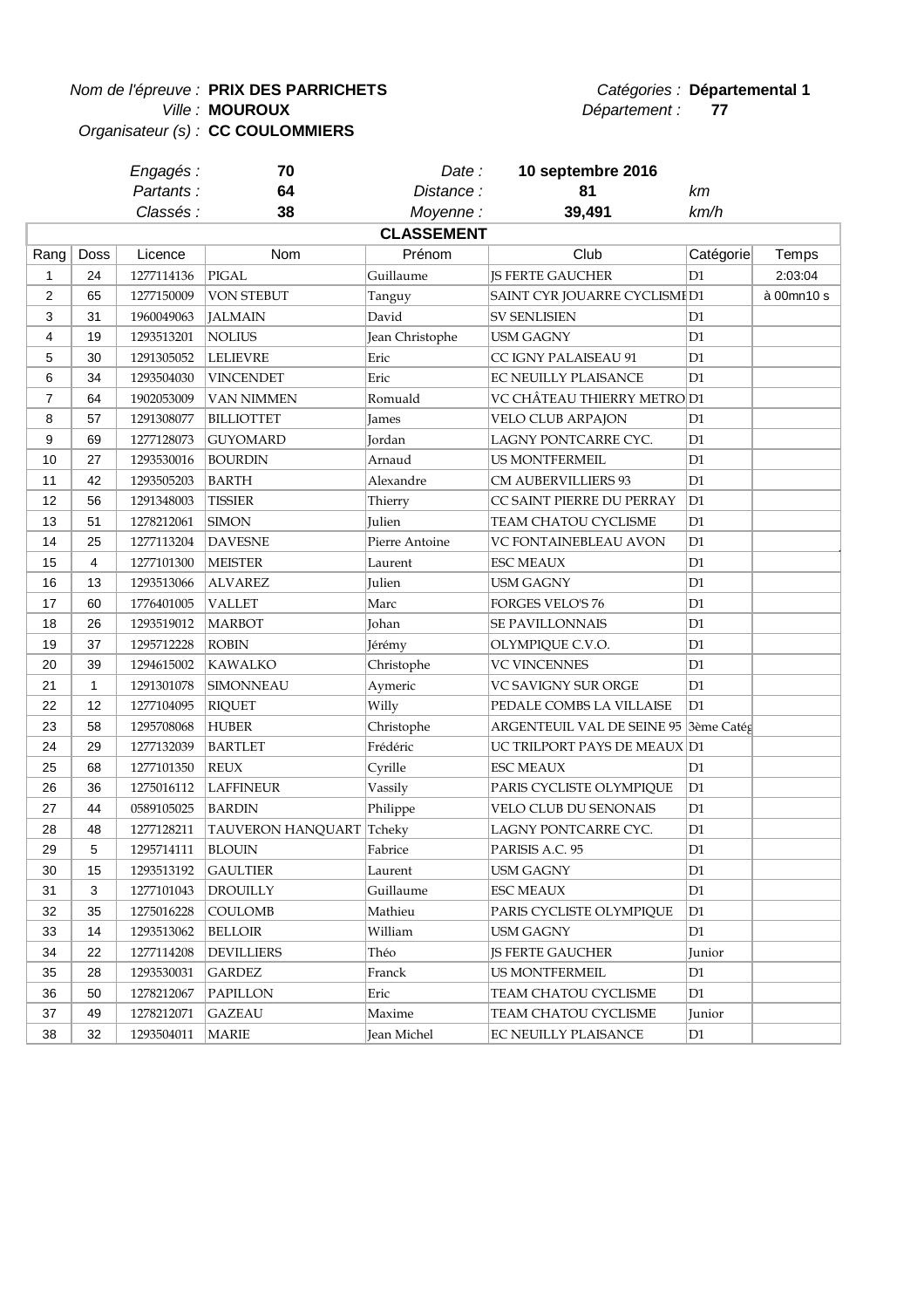|                |                  | Engagés :  | 63                 |                     |                            |                |         |
|----------------|------------------|------------|--------------------|---------------------|----------------------------|----------------|---------|
|                |                  | Partants:  | 59                 | Distance:           | 72                         | km             |         |
|                |                  | Classés :  | 46                 | Moyenne:            | 38,185                     | km/h           |         |
|                |                  |            |                    | <b>CLASSEMENT</b>   |                            |                |         |
| Rang           | Doss             | Licence    | Nom                | Prénom              | Club                       | Catégorie      | Temps   |
| 1              | 27               | 1293504023 | <b>LEPAGNEZ</b>    | Henri               | EC NEUILLY PLAISANCE       | D2             | 1:53:08 |
| $\overline{2}$ | 3                | 1277128041 | <b>DEWAELE</b>     | Thomas              | LAGNY PONTCARRE CYC.       | D2             |         |
| 3              | 21               | 1295733003 | <b>GUILLON</b>     | Laurent             | MOHAWK'S TEAM              | D2             |         |
| 4              | 6                | 1295714203 | <b>MOUASSA</b>     | <b>Brahim</b>       | PARISIS A.C. 95            | D2             |         |
| 5              | 60               | CJ         | <b>FAYEK</b>       | Kamel               | <b>CARTE JOURNEE</b>       | D2             |         |
| 6              | 56               | CJ         | <b>NOLIUS</b>      | <b>Jean Vincent</b> | <b>CARTE JOURNEE</b>       | D2             |         |
| $\overline{7}$ | 17               | 1294627043 | <b>BUC</b>         | Guillaume           | <b>AV THIAIS</b>           | D2             |         |
| 8              | 30               | 1293504087 | <b>THEURET</b>     | Marc                | EC NEUILLY PLAISANCE       | D2             |         |
| 9              | 25               | 1293504038 | <b>DUBAND</b>      | Régis               | EC NEUILLY PLAISANCE       | D2             |         |
| 10             | 52               | 1277149023 | <b>ARNOULT</b>     | Christophe          | SC GRETZ TOURNAN           | D2             |         |
| 11             | 62               | 1275024079 | <b>FERRERA</b>     | Frédéric            | <b>US METRO TRANSPORTS</b> | D2             |         |
| 12             | 29               | 1293504041 | <b>MONTAGNAC</b>   | Thomas              | EC NEUILLY PLAISANCE       | D2             |         |
| 13             | 44               | 1275016198 | <b>GONTRAN</b>     | Melvil              | PARIS CYCLISTE OLYMPIQUE   | Junior         |         |
| 14             | 63               | 1761108023 | <b>MAAMERI</b>     | François            | <b>VS TRUN</b>             | D2             |         |
| 15             | 53               | 1277115019 | <b>RICHARD</b>     | Olivier             | TEAM PELTRAX - CSD         | D2             |         |
| 16             | 48               | 1295702133 | <b>DUPRE</b>       | Christopher         | US DOMONT CYCLISME         | D2             |         |
| 17             | 39               | 1277104205 | <b>AUBLET</b>      | Etienne             | PEDALE COMBS LA VILLAISE   | D2             |         |
| 18             | 19               | 1294615053 | <b>SENEGAS</b>     | Jean Claude         | <b>VC VINCENNES</b>        | D2             |         |
| 19             | 59               | 1277115151 | <b>WETZSTEIN</b>   | Laurent             | TEAM PELTRAX - CSD         | D2             |         |
| 20             | 26               | 1293504040 | <b>LACHAND</b>     | Hugues              | EC NEUILLY PLAISANCE       | D2             |         |
| 21             | 13               | 1277101143 | <b>STUMPF</b>      | Fanny               | <b>ESC MEAUX</b>           | 2ème Catég     |         |
| 22             | 22               | 1295713122 | <b>DOS SANTOS</b>  | Victor              | A. SOISY ENGHIEN LA BARRE  | D2             |         |
| 23             | 8                | 1293510150 | <b>LEMEY</b>       | Eric                | VCA DU BOURGET             | D2             |         |
| 24             | 18               | 1291308027 | <b>GIOVANNETTI</b> | Bertrand            | VELO CLUB ARPAJON          | D2             |         |
| 25             | 47               | 1293530012 | <b>LAPOULLE</b>    | Jérôme              | <b>US MONTFERMEIL</b>      | D2             |         |
| 26             | 7                | 1292403008 | <b>BULTIEAU</b>    | <b>Jean Pierre</b>  | RUEIL A.C.                 | D2             |         |
| 27             | 32               | 1292408021 | <b>CARTILLIER</b>  | Alexandre           | A. C. B. B.                | D2             |         |
| 28             | $\boldsymbol{2}$ | 1277128061 | <b>CREPIN</b>      | Alain               | LAGNY PONTCARRE CYC.       | D2             |         |
| 29             | 42               | 1277123013 | <b>GARCIA</b>      | Juan Manuel         | <b>VC SULPICIEN</b>        | D2             |         |
| 30             | 61               | 1277119036 | <b>MERESSE</b>     | Fabrice             | CC COULOMMIERS             | D2             |         |
| 31             | 36               | 1293513042 | <b>GAREL</b>       | Gilles              | <b>USM GAGNY</b>           | D2             |         |
| 32             | 55               | 1293504095 | <b>DESESQUELLE</b> | William             | EC NEUILLY PLAISANCE       | D2             |         |
| 33             | 57               | 1278228102 | PLIGERSDORFFER     | Patrick             | US MAULE CYCLISME          | D <sub>2</sub> |         |
| 34             | 35               | 1277119014 | <b>GUERIN</b>      | Guillaume           | CC COULOMMIERS             | D2             |         |
| 35             | 28               | 1293504053 | <b>MALOR</b>       | Jean Michel         | EC NEUILLY PLAISANCE       | D2             |         |
| 36             | 5                | 1294604365 | <b>UGUEN</b>       | Cédric              | <b>US CRETEIL</b>          | D2             |         |
| 37             | 38               | 1291307119 | <b>HERNANDEZ</b>   | Francisco           | EC MONTGERON VIGNEUX       | D <sub>2</sub> |         |
| 38             | 10               | 1277101377 | <b>DAMAGNEZ</b>    | Xavier              | <b>ESC MEAUX</b>           | D <sub>2</sub> |         |
| 39             | 9                | 1293523006 | <b>DEWILDE</b>     |                     | <b>EC NOISEENNE</b>        | D <sub>2</sub> |         |
|                |                  |            |                    | Philippe            |                            |                |         |
| 40             | 4                | 1277128086 | <b>DOS SANTOS</b>  | Fernando            | LAGNY PONTCARRE CYC.       | D <sub>2</sub> |         |
| 41             | 46               | 1277149037 | <b>GABRIE</b>      | Jean-Marc           | SC GRETZ TOURNAN           | D2             |         |
| 42             | 31               | 1293504123 | UHL                | Jérôme              | EC NEUILLY PLAISANCE       | D <sub>2</sub> |         |
| 43             | 49               | 1291307207 | <b>FARDEAU</b>     | Frédéric            | EC MONTGERON VIGNEUX       | D <sub>2</sub> |         |
| 44             | 20               | 1294615055 | VAHTAR             | Alexis              | <b>VC VINCENNES</b>        | D2             |         |
| 45             | 23               | 1277114120 | <b>THEVENIN</b>    | Fabrice             | <b>JS FERTE GAUCHER</b>    | D <sub>2</sub> |         |
| 46             | 54               | 1277104195 | <b>DUC</b>         | Hippolyte           | PEDALE COMBS LA VILLAISE   | Junior         | à 1 T   |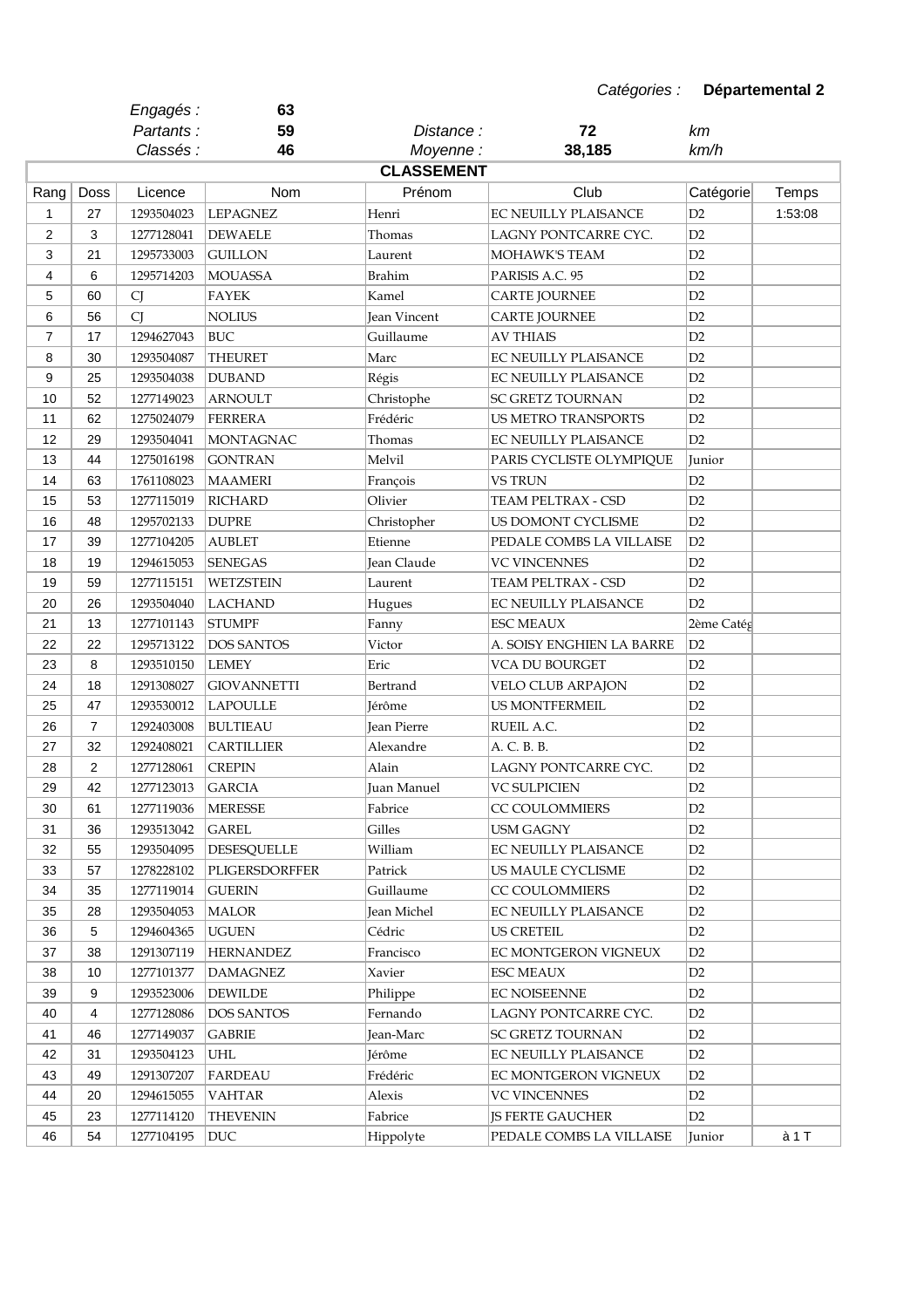|                |                | Engagés :                | 64                                |                   |                                              |                                  |         |
|----------------|----------------|--------------------------|-----------------------------------|-------------------|----------------------------------------------|----------------------------------|---------|
|                |                | Partants:                | 61                                | Distance :        | 63                                           | kт                               |         |
|                |                | Classés :                | 50                                | Moyenne:          | 37,500                                       | km/h                             |         |
|                |                |                          |                                   | <b>CLASSEMENT</b> |                                              |                                  |         |
| Rang           | Doss           | Licence                  | Nom                               | Prénom            | Club                                         | Catégorie                        | Temps   |
| 1              | 64             | 1277119042               | <b>YSEBAERT</b>                   | Fabien            | CC COULOMMIERS                               | D <sub>3</sub>                   | 1:40:48 |
| $\overline{2}$ | 5              | 1277128155               | <b>REGNAULT</b>                   | Tristan           | LAGNY PONTCARRE CYC.                         | D <sub>3</sub>                   |         |
| 3              | 2              | 1277128104               | <b>CABRAS</b>                     | Antonio           | LAGNY PONTCARRE CYC.                         | D <sub>3</sub>                   |         |
| 4              | 57             | 1277104168               | <b>HERLEDAN</b>                   | Patrick           | PEDALE COMBS LA VILLAISE                     | D3                               |         |
| 5              | 24             | 1277119023               | <b>USEL</b>                       | Thierry           | CC COULOMMIERS                               | D3                               |         |
| 6              | 58             | 1295711014               | <b>BENNOIN</b>                    | Luc               | US EZANVILLE ECOUEN                          | D <sub>3</sub>                   |         |
| $\overline{7}$ | 11             | 1293510113               | CONGY                             | Philippe          | VCA DU BOURGET                               | D3                               |         |
| 8              | 20             | 1277119033               | <b>CERRADA</b>                    | Pascal            | CC COULOMMIERS                               | D <sub>3</sub>                   |         |
| 9              | 15             | 1277104140               | <b>REMY</b>                       | Jean Charles      | PEDALE COMBS LA VILLAISE                     | D3                               |         |
| 10             | $\overline{4}$ | 1277128109               | <b>MUNIER</b>                     | Philippe          | LAGNY PONTCARRE CYC.                         | D3                               |         |
| 11             | 36             | 1291348012               | <b>FONT LAPALISSE</b>             | Thierry           | CC SAINT PIERRE DU PERRAY                    | D3                               |         |
| 12             | 31             | 1293504121               | <b>NOLIUS</b>                     | Bernard           | EC NEUILLY PLAISANCE                         | D <sub>3</sub>                   |         |
| 13             | 18             | 1293514038               | <b>FRACZKIEWICZ</b>               | Bertrand          | <b>ACCTB SEVRAN</b>                          | D3                               |         |
| 14             | 16             | 1902097046               | <b>LETE</b>                       | Frédéric          | EC CHATEAU THIERRY                           | D4                               |         |
| 15             | 1              | 1277128134               | <b>BOUYER</b>                     | Jacques           | LAGNY PONTCARRE CYC.                         | D3                               |         |
| 16             | 17             | 1902097220               | <b>VERBEKE</b>                    | Antoine           | EC CHATEAU THIERRY                           | D <sub>3</sub>                   |         |
| 17             | 23             | 1277119063               | <b>RENAIS</b>                     | Olivier           | CC COULOMMIERS                               | D3                               |         |
| 18             | 49             | 1275016066               | <b>CATHERINE</b>                  | Michel            | PARIS CYCLISTE OLYMPIQUE                     | D <sub>3</sub>                   |         |
| 19             | 60             | 1277149005               | <b>ARNAC</b>                      | Philippe          | SC GRETZ TOURNAN                             | D <sub>3</sub>                   |         |
| 20             | 63             | 1828026048               | <b>BARBIER</b>                    | Thierry           | VS CHARTRAIN                                 | D4                               |         |
| 21             | 22             | 1277119117               | <b>HERNANDEZ</b>                  | Leonides          | <b>CC COULOMMIERS</b>                        | D <sub>3</sub>                   |         |
| 22             | 42             | 1292402040               | <b>LAMETTE</b>                    | Denis             | LES BLEUS DE FRANCE                          | D3                               |         |
| 23             | 54             | 1293800005               | <b>THOUMELIN</b>                  | Mickaël           |                                              | D3                               |         |
| 24             | 39             | 1295717089               | <b>ROPERCH</b>                    | Bruno             | <b>ES PERSANAISE</b>                         | D <sub>3</sub>                   |         |
| 25             | 9              | 1277101380               | <b>REUX</b>                       | Pierre            | <b>ESC MEAUX</b>                             | D3                               |         |
| 26             | 27             | 1293519016               | <b>KRIM</b>                       | Mustapha          | <b>SE PAVILLONNAIS</b>                       | D3                               |         |
| 27             | 65             | 1902053016               | <b>DOLLE</b>                      | Geoffrey          | VC CHÂTEAU THIERRY METRO D4                  |                                  |         |
| 28             |                |                          |                                   |                   |                                              | D3                               |         |
| 29             | 28<br>6        | 1293504019<br>1277128230 | DELCROIX<br><b>TAUVERON</b>       | Sébastien<br>Eric | EC NEUILLY PLAISANCE<br>LAGNY PONTCARRE CYC. | D <sub>3</sub>                   |         |
| 30             | 37             |                          | <b>BEAUFILS</b>                   | Stéphane          | SAINT CYR JOUARRE CYCLISMED3                 |                                  |         |
| 31             | 43             | 1277150011<br>1277115094 |                                   | Yannick           | TEAM PELTRAX - CSD                           | D <sub>3</sub>                   |         |
|                |                | 1293505100               | <b>FONTAINE</b>                   |                   |                                              |                                  |         |
| 32             | 56             |                          | <b>HEGOBURU</b><br><b>FISTER</b>  | Gilles            | CM AUBERVILLIERS 93                          | D3<br>D <sub>3</sub>             |         |
| 33<br>34       | 33<br>41       | 1293513030               |                                   | Serge             | <b>USM GAGNY</b><br>VC MONTIGNY BRETONNEUX   | $D_3$                            |         |
| 35             | 32             | 1278235061<br>1293513235 | ROCHEFORT                         | Cyril             |                                              | D <sub>3</sub>                   |         |
|                |                |                          | <b>DANNEVILLE</b>                 | Olivier           | USM GAGNY                                    |                                  |         |
| 36             | 19             | 1294627104               | <b>MORATILLE</b>                  | Fabrice           | <b>AV THIAIS</b><br><b>VCA DU BOURGET</b>    | D <sub>3</sub><br>D <sub>3</sub> |         |
| 37<br>38       | 12<br>45       | 1293510018               | LEJEUNE                           | Thierry           |                                              | D <sub>3</sub>                   |         |
|                | $\overline{7}$ | 1277115004               | <b>GILARDINI</b><br><b>NANTAS</b> | Vincent           | TEAM PELTRAX - CSD                           | D <sub>3</sub>                   |         |
| 39             | 35             | 1295713192               |                                   | Claude            | A. SOISY ENGHIEN LA BARRE                    | D <sub>3</sub>                   |         |
| 40             |                | 1293513056               | VANDERHAEGEN                      | Pascal            | <b>USM GAGNY</b>                             |                                  |         |
| 41             | 30             | 1293504047               | <b>LEFRANCOIS</b>                 | Guillaume         | EC NEUILLY PLAISANCE                         | D <sub>3</sub>                   |         |
| 42             | 59             | 1277149044               | <b>CHERRIER</b>                   | Olivier           | <b>SC GRETZ TOURNAN</b>                      | D <sub>3</sub>                   |         |
| 43             | 48             | 1275016074               | <b>CATHERINE</b>                  | Aurélie           | PARIS CYCLISTE OLYMPIQUE                     | D <sub>2</sub>                   |         |
| 44             | 61             | 1293504070               | LE FUR                            | Claude            | EC NEUILLY PLAISANCE                         | D <sub>3</sub>                   |         |
| 45             | 25             | 1293519019               | <b>BARON</b>                      | Pascal            | SE PAVILLONNAIS                              | D <sub>3</sub>                   |         |
| 46             | 10             | 1277132030               | <b>DUBOIS</b>                     | Didier            | UC TRILPORT PAYS DE MEAUX D3                 |                                  |         |
| 47             | 34             | 1293513121               | <b>GAMBIRASIO</b>                 | Laurent           | <b>USM GAGNY</b>                             | D <sub>3</sub>                   |         |
| 48             | 51             | 1295708087               | <b>LUXEUIL</b>                    | Romain            | ARGENTEUIL VAL DE SEINE 95 D3                |                                  |         |
| 49             | 14             | 1277104084               | <b>MORENO</b>                     | Thierry           | PEDALE COMBS LA VILLAISE                     | D <sub>3</sub>                   | à 1 T   |
| 50             | 21             | 1277119037               | <b>HACHOUD</b>                    | Guy               | CC COULOMMIERS                               | D <sub>3</sub>                   |         |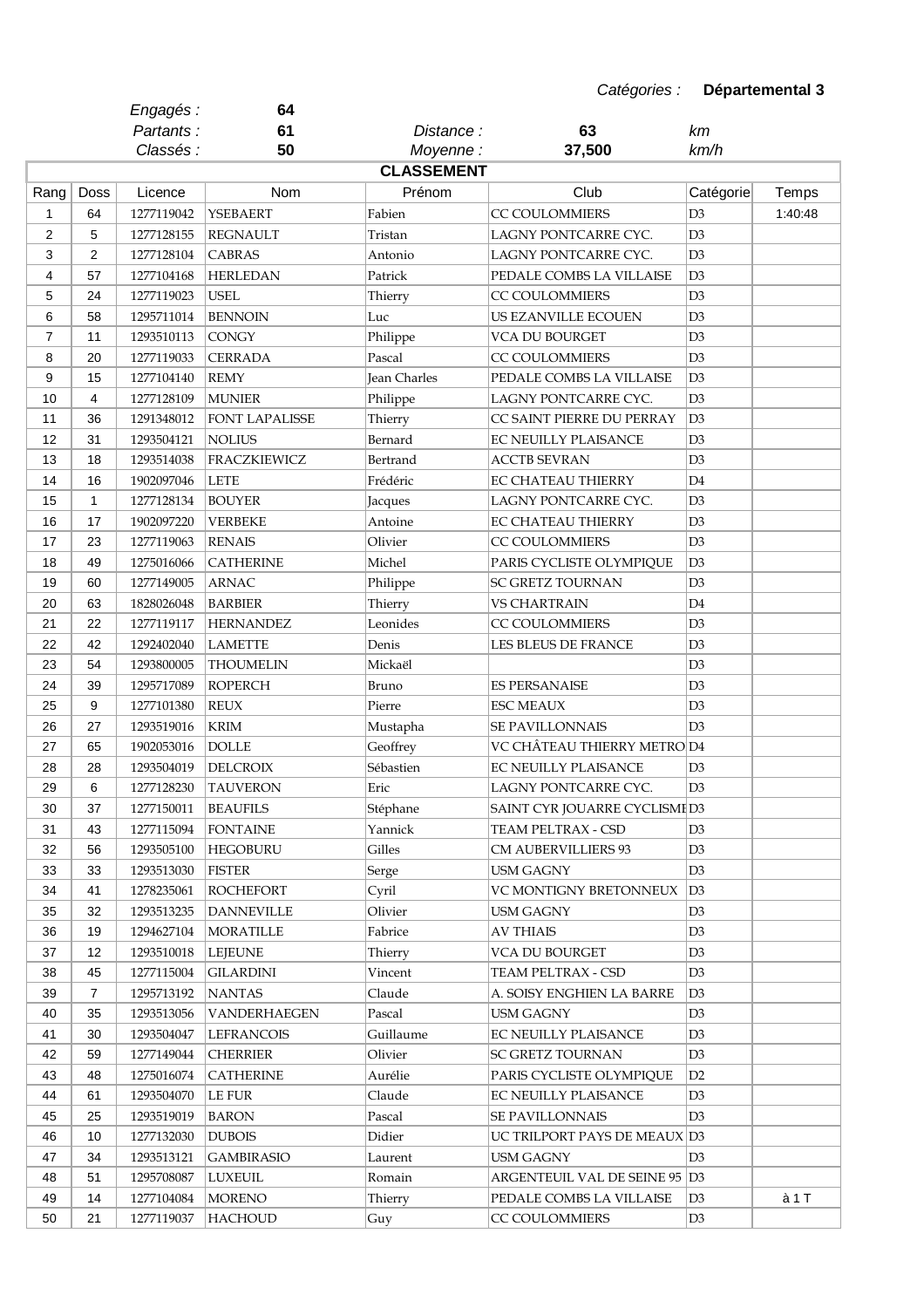|                |                | Engagés :  | 54                 |                    |                                     |                |         |
|----------------|----------------|------------|--------------------|--------------------|-------------------------------------|----------------|---------|
|                |                | Partants:  | 52                 | Distance :         | 54                                  | km             |         |
|                |                | Classés :  | 46                 | Moyenne:           | 36,986                              | km/h           |         |
|                |                |            |                    | <b>CLASSEMENT</b>  |                                     |                |         |
| Rang           | Doss           | Licence    | Nom                | Prénom             | Club                                | Catégorie      | Temps   |
| $\mathbf{1}$   | 40             | 1294616053 | <b>FAITICHE</b>    | Pascal             | UC BORDS DE MARNE                   | D4             | 1:27:36 |
| $\mathbf{2}$   | 16             | 1295711003 | <b>TERNOIS</b>     | Pierre             | US EZANVILLE ECOUEN                 | D4             |         |
| 3              | 27             | 1294604145 | TAIARIOL           | Rolland            | US CRETEIL                          | D4             |         |
| 4              | 29             | 1292415038 | LE QUERE           | Marcel             | <b>COURBEVOIE SPORTS CYCLISM D4</b> |                |         |
| 5              | 5              | 1293505125 | <b>GIROUX</b>      | André              | <b>CM AUBERVILLIERS 93</b>          | D <sub>4</sub> |         |
| 6              | 43             | 1277119041 | <b>BORROZ</b>      | Jean Louis         | <b>CC COULOMMIERS</b>               | D4             |         |
| $\overline{7}$ | 36             | 1291307008 | <b>FIEVET</b>      | Christian          | EC MONTGERON VIGNEUX                | D4             |         |
| 8              | 3              | 1277128089 | <b>DUCHENE</b>     | Alain              | LAGNY PONTCARRE CYC.                | D4             |         |
| 9              | 31             | 1277114006 | <b>MARIE</b>       | James              | <b>JS FERTE GAUCHER</b>             | D4             |         |
| 10             | 53             | 1277101147 | <b>LAMANDE</b>     | Frédéric           | <b>ESC MEAUX</b>                    | D4             |         |
| 11             | 22             | 1277119071 | <b>MONDAMERT</b>   | Patrick            | <b>CC COULOMMIERS</b>               | D4             |         |
| 12             | 1              | 1277128158 | <b>CHARAGEAT</b>   | <b>Jean Pierre</b> | LAGNY PONTCARRE CYC.                | D4             |         |
| 13             | 11             | 1292402057 | <b>BOUTELOUP</b>   | Jean Pierre        | <b>LES BLEUS DE FRANCE</b>          | D4             |         |
| 14             | 34             | 1293519008 | <b>CLAVIER</b>     | Philippe           | <b>SE PAVILLONNAIS</b>              | D4             |         |
| 15             | 9              | 1291322059 | <b>MILLERO</b>     | Jean Marc          | <b>US RIS ORANGIS</b>               | D4             |         |
| 16             | 24             | 1293504022 | <b>FOUESNANT</b>   | Frédéric           | EC NEUILLY PLAISANCE                | D4             |         |
| 17             | $\overline{7}$ | 1277132010 | <b>HATON</b>       | Christian          | UC TRILPORT PAYS DE MEAUX D4        |                |         |
| 18             | 25             | 1293504039 | <b>HAMON</b>       | Alain              | EC NEUILLY PLAISANCE                | D <sub>4</sub> |         |
| 19             | 54             | 0710008063 | PLE                | Denis              | <b>U.V.C.A TROYES</b>               | D4             |         |
| 20             | 49             | 1293800008 | <b>LEMOIGNE</b>    | Eric Pierre        |                                     | D4             |         |
| 21             | 48             | 1277119019 | <b>BOUYER</b>      | Jacky              | CC COULOMMIERS                      | D4             |         |
| 22             | 23             | 1293504037 | <b>FIMIEZ</b>      | Rosembert          | <b>EC NEUILLY PLAISANCE</b>         | D4             |         |
| 23             | 32             | 1277114077 | RAOULT             | Jean Paul          | <b>JS FERTE GAUCHER</b>             | D4             |         |
| 24             | 35             | 1293519003 | <b>TRAVAILLE</b>   | Jean Paul          | <b>SE PAVILLONNAIS</b>              | D4             |         |
| 25             | 10             | 1293530062 | <b>ROSSETTO</b>    | Alain              | <b>US MONTFERMEIL</b>               | D4             |         |
| 26             | 26             | 1293504078 | <b>NARAS</b>       | André              | <b>EC NEUILLY PLAISANCE</b>         | D4             |         |
| 27             | 39             | 1291301171 | WOLFERSBERGER      | Arnaud             | VC SAVIGNY SUR ORGE                 | D4             |         |
| 28             | 30             | 1292409259 | <b>DURIEUX</b>     | Yves               | ANTONY BERNY CYCLISTE               | D4             |         |
| 29             | 20             | 1277119031 | <b>HERVILLARD</b>  | Gilles             | CC COULOMMIERS                      | D4             |         |
| 30             | 28             | 1294604095 | <b>THOMAS</b>      | Gilles             | US CRETEIL                          | D4             |         |
| 31             | 47             | CJ         | VELLA              | Thierry            | <b>CARTE JOURNEE</b>                | D4             |         |
| 32             | 52             | CJ         | <b>ARBEY</b>       | Florence           | <b>CARTE JOURNEE</b>                | D4             |         |
| 33             | 46             | 0349011011 | <b>HAMELIN</b>     | Loïc               | <b>VS SAUMUROIS</b>                 | D4             |         |
| 34             | 45             | 1278216082 | <b>MACIEJEWSKI</b> | Jean Pierre        | EC VELIZY 78                        | D4             |         |
| 35             | 18             | 1277119028 | <b>DOMINICI</b>    | Patrick            | CC COULOMMIERS                      | D <sub>4</sub> |         |
|                |                |            |                    |                    |                                     |                |         |
| 36             | 38             | 0589057089 | PELLERIN           | Jean Luc           | PERSEVERANTE PONT/YONNE D4          |                |         |
| 37             | 37             | 1295713019 | <b>CANU</b>        | Nicolas            | A. SOISY ENGHIEN LA BARRE           | D4             |         |
| 38             | 33             | 1277150019 | <b>CULIS</b>       | Philippe           | SAINT CYR JOUARRE CYCLISMI D4       |                |         |
| 39             | 12             | 1292402068 | SATO               | Shinichi           | LES BLEUS DE FRANCE                 | D4             |         |
| 40             | 19             | 1277119077 | <b>DONNOU</b>      | Laurent            | CC COULOMMIERS                      | D4             |         |
| 41             | 14             | 1277126120 | <b>STOESSEL</b>    | Georges            | EC BOUCLES MARNE                    | D4             |         |
| 42             | 17             | 1277119018 | <b>CANALE</b>      | Jean Yves          | CC COULOMMIERS                      | D4             |         |
| 43             | 2              | 1277128064 | CHEZEAUD           | Michel             | LAGNY PONTCARRE CYC.                | D4             |         |
| 44             | 41             | 1293504124 | <b>LADRIERE</b>    | Paul               | EC NEUILLY PLAISANCE                | D4             |         |
| 45             | 44             | 0372151002 | <b>FEUILLARD</b>   | Alain              | CC CONNERREEN                       | D4             | à 1 T   |
| 46             | 56             | 1295732042 | <b>TRESFIELD</b>   | Hubert             | EC GOUSSAINVILLE PUISEUX            | D4             |         |